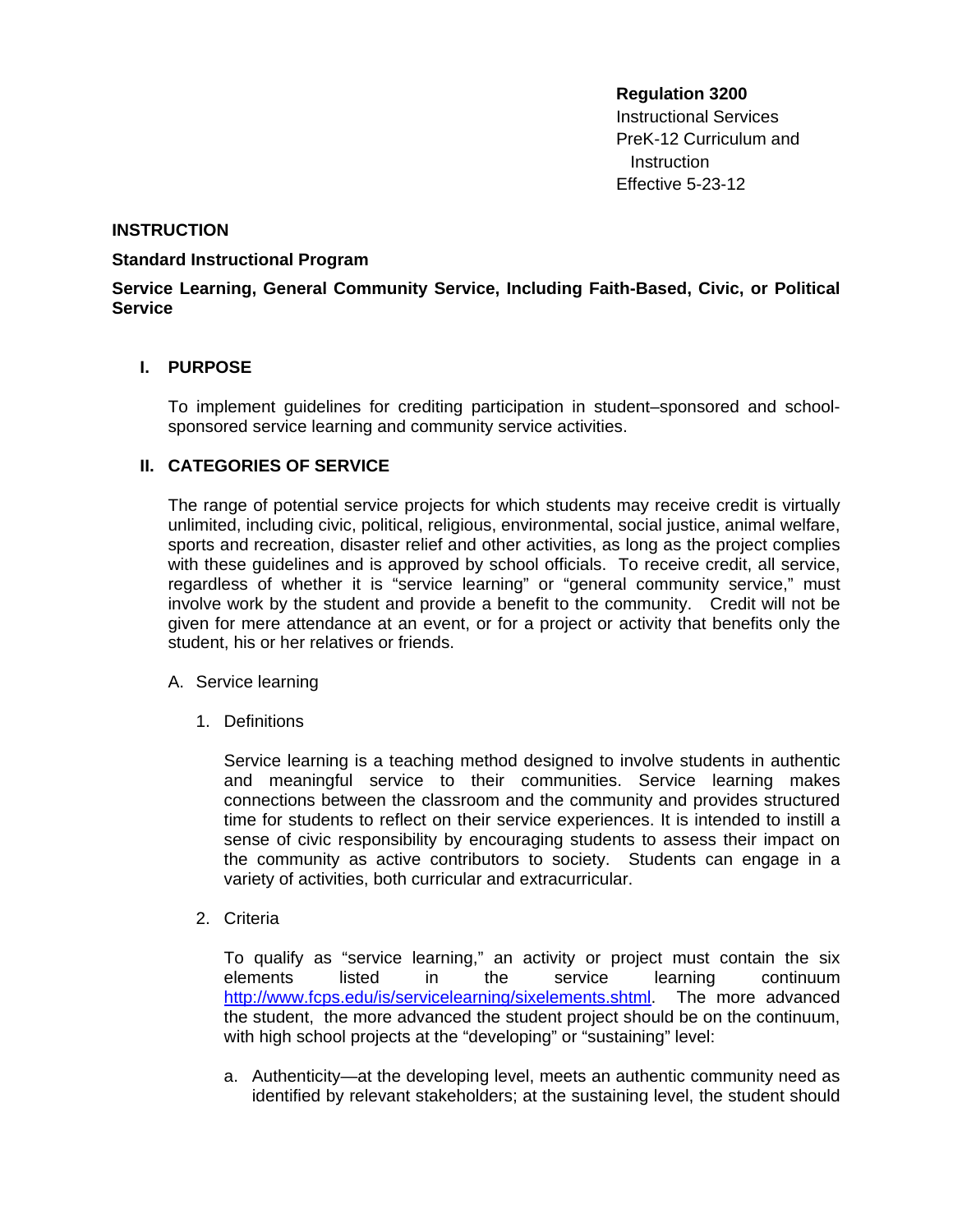conduct a needs assessment in the course of determining authentic community need.

- b. Intentionality—at the developing level, reflects evidence of planning and collaboration with relevant stakeholders; at the sustaining level, projects should reflect extensive planning and collaboration.
- c. Curricular Connections—at the developing level, reflects evidence of a curricular connection related to current student coursework in the Fairfax County Public School (FCPS) Program of Studies and Virginia Standards of Learning; at the sustaining level, meets the same criterion, but also reflects student work toward the Virginia Department of Education (VDOE) diploma seal of excellence in civics.
- d. Opportunities for Reflection—at the developing level, reflects evidence of student reflection via journals, discussion groups or electronic communities; at the sustaining level, reflection should include analysis of impact of service on the student, as well as analysis of community issues.
- e. Impact—at the developing level, reflects evidence of impact on stakeholders and on student; at the sustaining level, includes student analysis of possible solutions to community need.
- f. Application—at the developing level, reflects evidence of student's project analysis or solutions have been applied in the community; at the sustaining level, demonstrates that the student's analysis or solutions may apply to other community needs or future service opportunities.
- 3. Documentation

The successful completion of service learning projects that meet the criteria identified above will be documented by FCPS for students in grades 6, 8, and 9 through 12, using the following targets:

- a. Grade 6—5 hours
- b. Grade 8—15 hours
- c. Grades 9-12—effective school year 2012-13, 10 hours per year, for a total of 40 hours

Although service learning is strongly encouraged, failure to complete these hours will not affect the student's promotion to a higher grade or high school graduation. High school students who accumulate 40 hours of service learning are qualified to receive an FCPS service learning cord as a special recognition at graduation.

- B. General Community Service
	- 1. Definition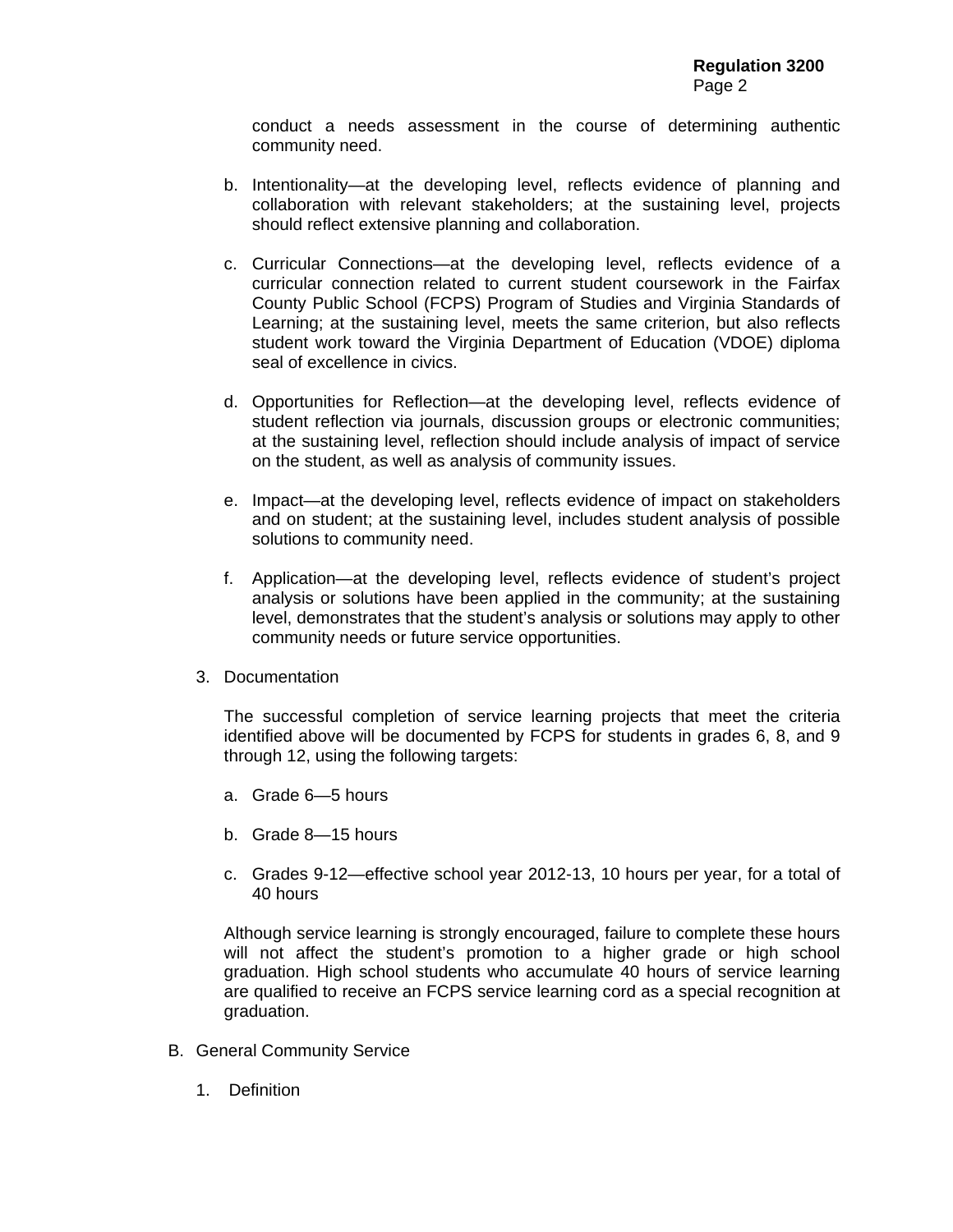**Regulation 3200 Page 3** 

> "General community service" includes any service that benefits the community and involves student work, but that does not satisfy the six criteria for service learning identified in section II.A.2. Students may earn credit for such general community service to satisfy curricular requirements (such as IB or band), extracurricular requirements (such as club or honor society membership), school partnerships, or graduation requirements (such as the Virginia Department of Education's diploma seal of excellence in civics).

- 2. Application
	- a. FCPS does not control the service requirements or policies of outside groups such as IB and the Virginia Department of Education. For those groups, FCPS will use the sponsoring organization's own community service requirements and policies but interpret those requirements and policies in the spirit of the guidelines provided in section III. of this Regulation. IB service requirements are listed at [http://ibo.org/diploma/curriculum/core/cas/. V](http://ibo.org/diploma/curriculum/core/cas/)DOE service requirements for the diploma seal of excellence in civics are listed at [http://www.doe.virginia.gov/instruction/graduation/diploma\\_seals/index.shtml.](http://www.doe.virginia.gov/instruction/graduation/diploma_seals/index.shtml)
	- b. Schools may not modify state, IB or another outside organization's service requirements without the permission of the Instructional Services Department. For all other community service programs and requirements, schools and programs may elect to apply the same rules for both service learning and general community service.
	- c. Schools and programs may add additional requirements for general community service, unique to their school or program, provided they otherwise comply with section III., of this Regulation.

#### **III. SERVICE THROUGH FAITH-BASED, CIVIC, OR POLITICAL ORGANIZATIONS**

FCPS is constitutionally prohibited from endorsing or sponsoring religion or a particular political viewpoint; however, students will not be discouraged or inhibited from exercise of their rights of free speech, freedom of association, and free exercise of religion in the selection and crediting of service projects.

- A. FCPS-sponsored or initiated service projects
	- 1. Service learning activities or general community service projects that are sponsored, initiated, or selected by a school or any other FCPS-funded entity may not consist of or include:
		- a. any religious ceremonies, proselytizing, or worship, or any activity facilitating such ceremonies, proselytizing or worship;
		- b. advocacy in favor or against a political issue, political party, or a candidate in any local, state or national election;
		- c. fund-raising for any faith-based, civic or political organization.